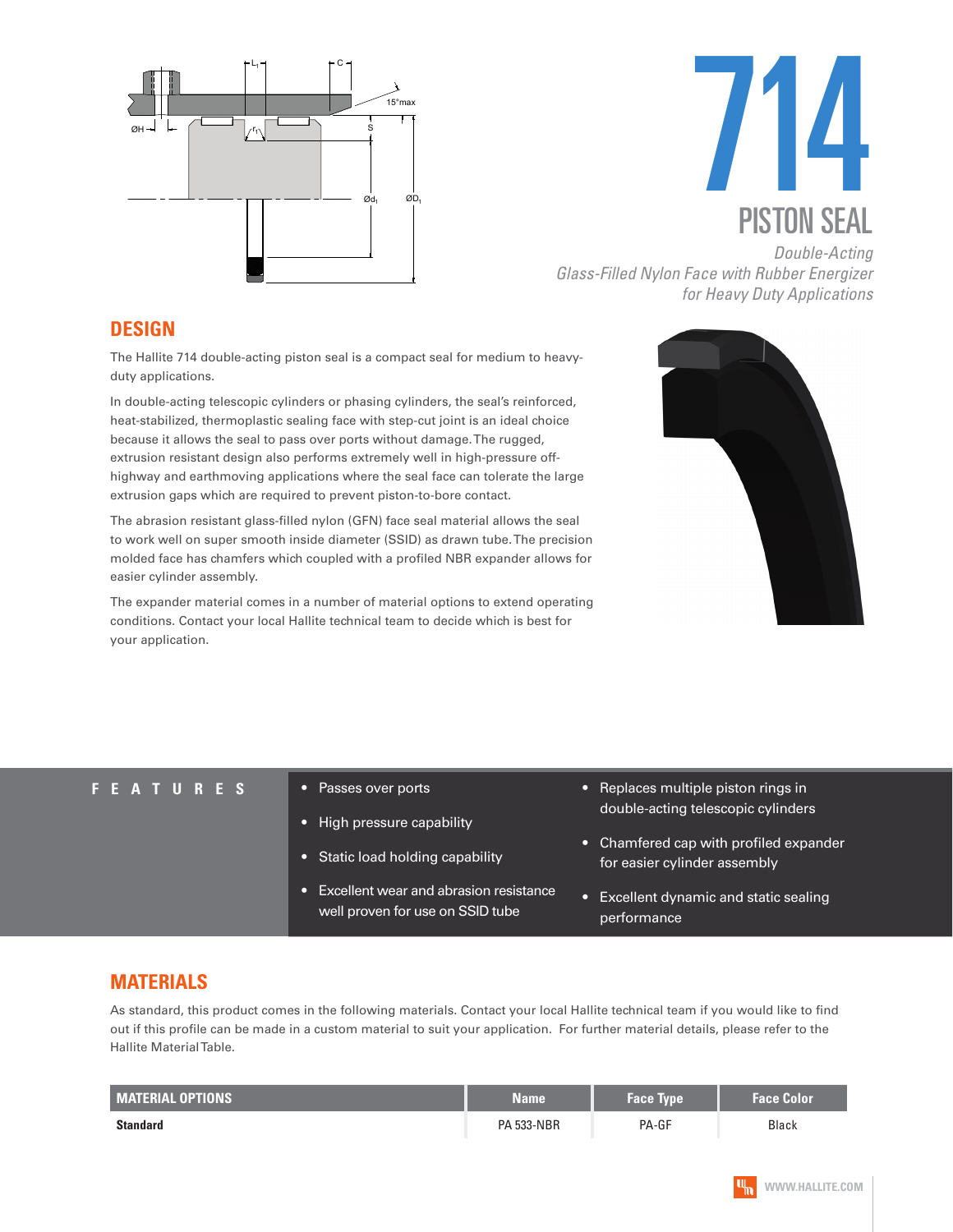## **TECHNICAL DETAILS**

| <b>OPERATING CONDITIONS</b> | <b>METRIC</b>                   | <b>INCH</b>                       |  |
|-----------------------------|---------------------------------|-----------------------------------|--|
| <b>Maximum Speed</b>        | 1.0 <sub>m/sec</sub>            | $3.0$ ft/sec                      |  |
| <b>Temperature Range</b>    | $-40\degree$ C +110 $\degree$ C | $-40^{\circ}$ F +230 $^{\circ}$ F |  |
| <b>Maximum Pressure</b>     | 500 bar                         | 7500 psi                          |  |

Data given are maximum values and can apply depending on specific application. Maximum ratings of temperature, pressure, or operating speeds are dependent on fluid medium, surface, gap value, and other variables such as dynamic or static service. Maximum values are not intended for use together at the same time, e.g. max temperature and max pressure. Please contact your Hallite technical representative for application support.

| <b>MAXIMUM EXTRUSION GAP</b> |       |       |       |       |
|------------------------------|-------|-------|-------|-------|
|                              |       |       |       |       |
| Pressure bar                 | 500   |       |       |       |
| <b>Groove Section S mm</b>   | 5.5   | 7.75  | 10.5  | 12.25 |
| <b>Maximum Gap mm</b>        | 0.35  | 0.50  | 0.60  | 0.80  |
| Pressure psi                 | 7250  |       |       |       |
| <b>Groove Section S in</b>   | 0.269 | 0.296 | 0.38  | 0.438 |
| <b>Maximum Gap in</b>        | 0.014 | 0.020 | 0.024 | 0.032 |

**NOTE**

**NOTE**

Figures show the maximum permissible gap all on one side using minimum rod Ø and maximum clearance Ø. Refer to Housing Design section.

| <b>SURFACE ROUGHNESS</b>                  | umRa               | umRz               | <b>umRt</b>       | uinRa            | uinRz            | <b>uinRt</b> |
|-------------------------------------------|--------------------|--------------------|-------------------|------------------|------------------|--------------|
| <b>Dynamic Sealing Face ØD</b> ,          | $0.1 - 0.4$        | 1.6 max            | 4 max             | $4 - 16$         | $63 \text{ max}$ | $157$ max    |
| <b>Static Sealing Face Ød,</b>            | $1.6$ max          | 6.3 <sub>max</sub> | 10 <sub>max</sub> | $63 \text{ max}$ | $250$ max        | 394 max      |
| <b>Static Housing Faces L<sub>1</sub></b> | 3.2 <sub>max</sub> | 10 <sub>max</sub>  | $16$ max          | $125$ max        | 394 max          | $630$ max    |

| <b>CHAMFERS &amp; RADIL</b>   |      |      |       |       |       |       |       |       |
|-------------------------------|------|------|-------|-------|-------|-------|-------|-------|
| <b>Groove Section S</b>       | 5.50 | 7.75 | 10.50 | 12.25 | 0.269 | 0.296 | 0.380 | 0.438 |
| <b>Min Chamfer C</b>          | 4.00 | 6.00 | 8.00  | 10.00 | 0.250 | 0.250 | 0.375 | 0.375 |
| Max Fillet Rad r <sub>1</sub> | 0.40 | 0.80 | 0.80  | 0.80  | 0.016 | 0.032 | 0.032 | 0.032 |

| <b>PORT DIAMETER</b> |                 |                  |
|----------------------|-----------------|------------------|
| Max ØH               | $L_1$ mm x 0.85 | $L_1$ in x 0.850 |

If the seal is to pass over the port, step-cut joint position must be taken into account.

| <b>TOLERANCES</b> | ØD.            | $\mathfrak{gd}_1$ | ×            |
|-------------------|----------------|-------------------|--------------|
| mm                | H <sub>9</sub> | h <sub>9</sub>    | $+0.20 - 0$  |
| in                | H <sub>9</sub> | h9                | $+0.008 - 0$ |

**NOTE**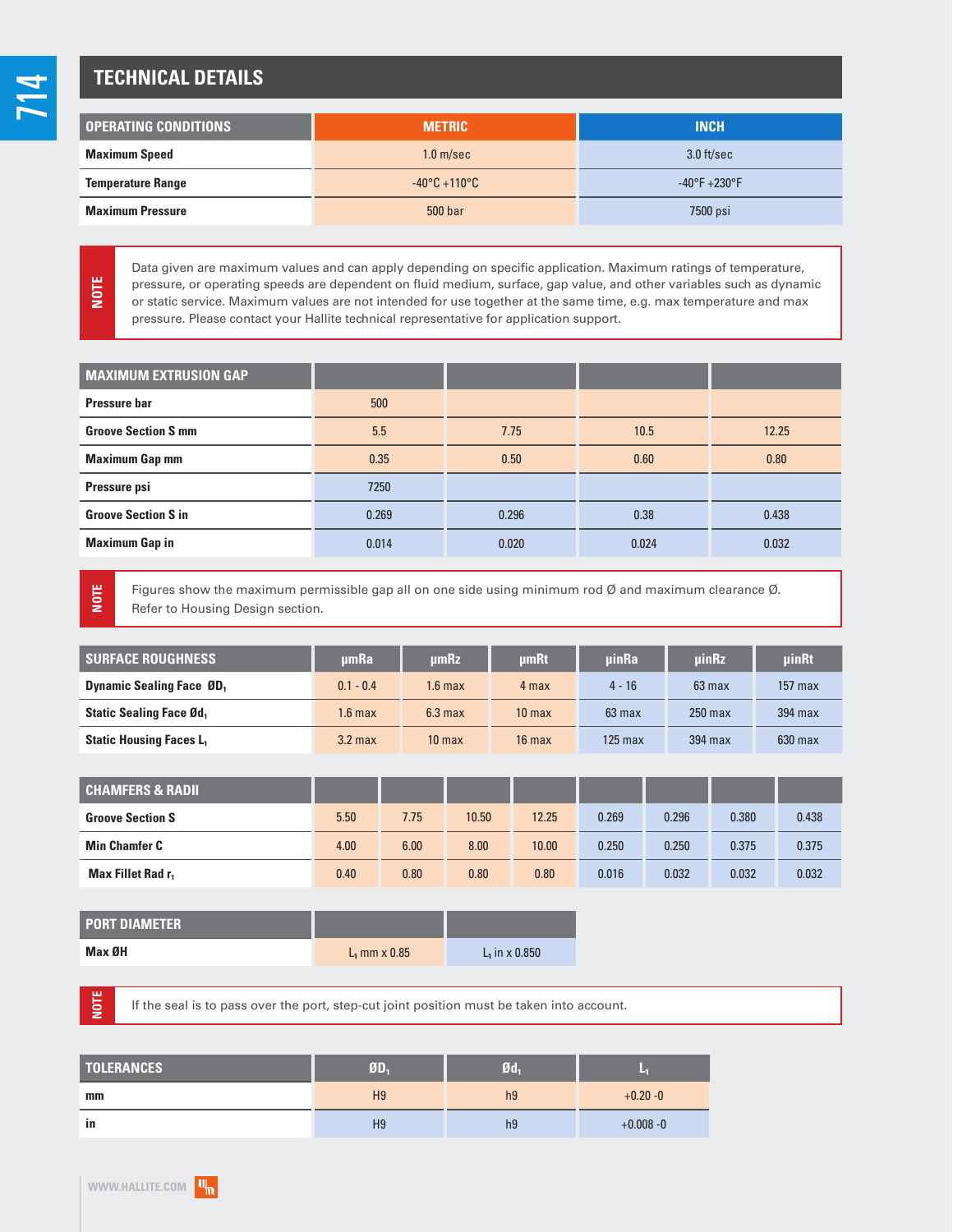



*Glass-Filled Nylon Face with Rubber Energizer for Heavy Duty Applications*

### **PART NUMBER RANGE**

| <b>INCH</b>      |                                                                                                                                                                                                                                         |                 |            |              |             |  |
|------------------|-----------------------------------------------------------------------------------------------------------------------------------------------------------------------------------------------------------------------------------------|-----------------|------------|--------------|-------------|--|
| \$0 <sub>1</sub> | <b>TOL</b>                                                                                                                                                                                                                              | $\mathbf{0d}_1$ | <b>TOL</b> | L,           | <b>PART</b> |  |
|                  | H <sub>9</sub>                                                                                                                                                                                                                          |                 | h9         | $+0.008 - 0$ | No.         |  |
| 1.750            | $+0.003$                                                                                                                                                                                                                                | 1.212           | 0.000      | 0.282        | 7267610     |  |
|                  | 0.000                                                                                                                                                                                                                                   |                 | $-0.003$   |              |             |  |
| 2.000            | $+0.003$                                                                                                                                                                                                                                | 1.462           | 0.000      | 0.282        | 7268210     |  |
|                  | 0.000                                                                                                                                                                                                                                   |                 | $-0.003$   |              |             |  |
| 2.250            | $+0.003$                                                                                                                                                                                                                                | 1.712           | 0.000      | 0.282        | 7267710     |  |
|                  | 0.000                                                                                                                                                                                                                                   |                 | $-0.003$   |              |             |  |
| 2.500            | $+0.003$                                                                                                                                                                                                                                | 1.908           | 0.000      | 0.312        | 7261710     |  |
|                  | 0.000                                                                                                                                                                                                                                   |                 | $-0.003$   |              |             |  |
| 2.500            | $+0.003$                                                                                                                                                                                                                                | 1.962           | 0.000      | 0.282        | 7260810     |  |
|                  | 0.000                                                                                                                                                                                                                                   |                 | $-0.003$   |              |             |  |
| 2.750            | $+0.003$                                                                                                                                                                                                                                | 2.212           | 0.000      | 0.282        | 7267810     |  |
|                  | 0.000                                                                                                                                                                                                                                   |                 | $-0.003$   |              |             |  |
| 3.000            | $+0.003$                                                                                                                                                                                                                                | 2.408           | 0.000      | 0.312        | 7261810     |  |
|                  | 0.000                                                                                                                                                                                                                                   |                 | $-0.003$   |              |             |  |
| 3.000            | $+0.003$                                                                                                                                                                                                                                | 2.442           | 0.000      | 0.282        | 7260910     |  |
|                  | 0.000                                                                                                                                                                                                                                   |                 | $-0.003$   |              |             |  |
| 3.250            | $+0.004$                                                                                                                                                                                                                                | 2.692           | 0.000      | 0.282        | 7262910     |  |
|                  | 0.000                                                                                                                                                                                                                                   |                 | $-0.003$   |              |             |  |
| 3.500            | $+0.004$                                                                                                                                                                                                                                | 2.908           | 0.000      | 0.312        | 7261910     |  |
|                  | 0.000                                                                                                                                                                                                                                   |                 | $-0.003$   |              |             |  |
| 3.500            | $+0.004$                                                                                                                                                                                                                                | 2.942           | 0.000      | 0.282        | 7261110     |  |
|                  | 0.000                                                                                                                                                                                                                                   |                 | $-0.003$   |              |             |  |
| 3.750            | $+0.004$                                                                                                                                                                                                                                | 3.192           | 0.000      | 0.282        | 7263110     |  |
|                  | 0.000                                                                                                                                                                                                                                   |                 | $-0.004$   |              |             |  |
| 4.000            | $+0.004$                                                                                                                                                                                                                                | 3.408           | 0.000      | 0.312        | 7262110     |  |
|                  | 0.000                                                                                                                                                                                                                                   |                 | $-0.004$   |              |             |  |
| 4.000            | $+0.004$                                                                                                                                                                                                                                | 3.442           | 0.000      | 0.282        | 7261210     |  |
|                  | 0.000                                                                                                                                                                                                                                   |                 | $-0.004$   |              |             |  |
| 4.250            | $+0.004$                                                                                                                                                                                                                                | 3.692           | 0.000      | 0.282        | 7263210     |  |
|                  | 0.000                                                                                                                                                                                                                                   |                 | $-0.004$   |              |             |  |
| <b>NOTE</b>      | These part numbers supercede legacy 714 part numbers for the same size grooves given in earlier catalogs<br>and data sheets. For more information on the legacy part numbers please contact your local Hallite sales<br>representative. |                 |            |              |             |  |

**PART NUMBERS ON THIS PAGE ARE LISTED IN THE STANDARD MATERIAL OPTION. FOR MATERIAL VARIATIONS OR FOR CUSTOM SIZES, MATERIALS, OR SEAL DESIGNS, PLEASE CONTACT YOUR LOCAL HALLITE REPRESENTATIVE.**